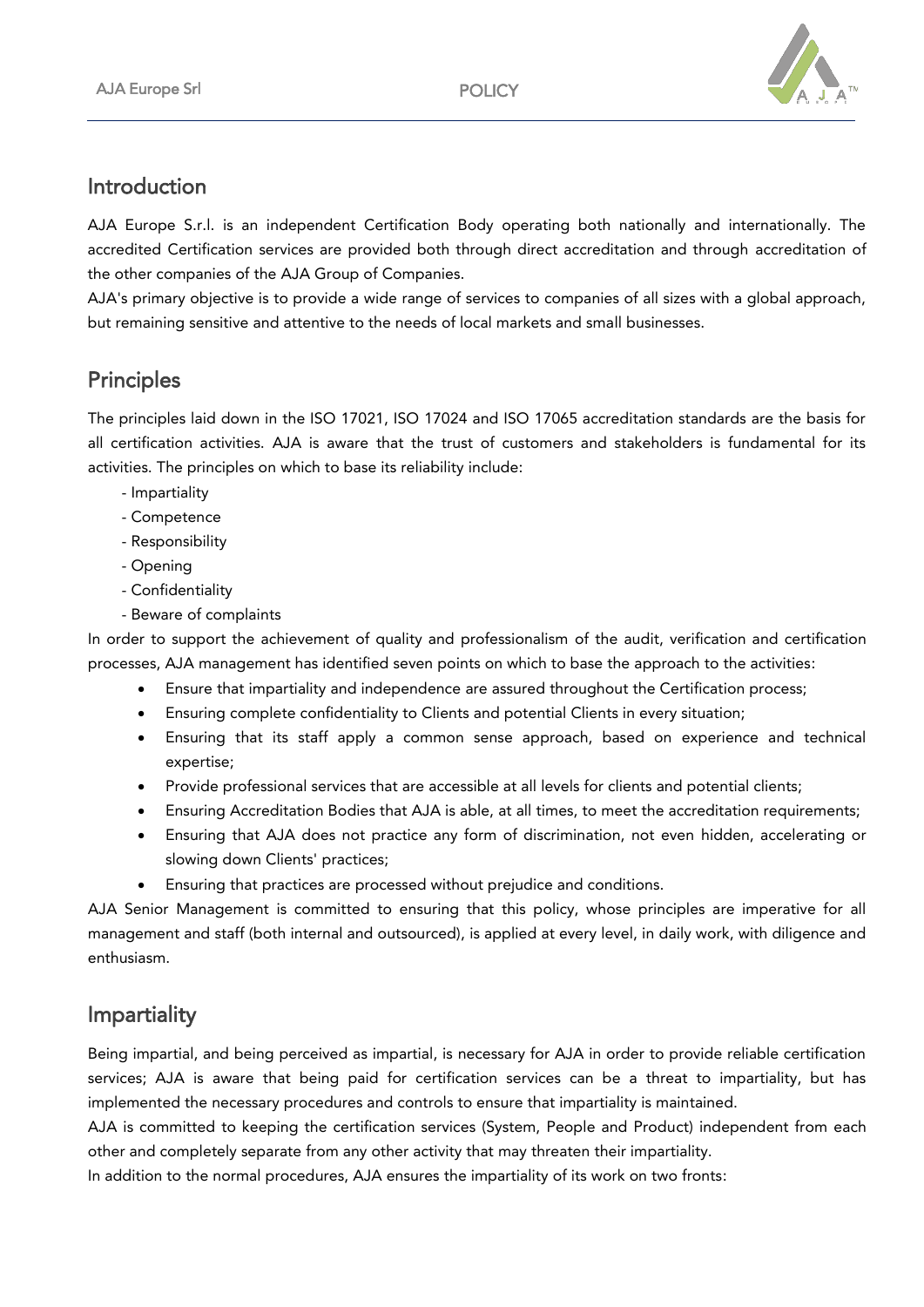

- Guaranteeing the necessary independence of the personnel involved in the Certification process with respect to the Client, especially with regard to consultancy activities;
- Guaranteeing not to provide Certification services to organizations that can be traced back to people who have an active role in the AJA Certification processes.

#### **Competence**

AJA implements the necessary procedures to ensure that the competence of internal and external staff is guaranteed in all certification services.

#### **Responsibility**

AJA is aware of the responsibility deriving from being an accredited Certification Body: therefore it undertakes to base all its decisions on objective evidence and to maintain the integrity and availability of the information obtained.

### **Openness**

AJA ensures public access to appropriate and timely information about its certification process and certification status, in order to increase confidence in the integrity and credibility of certifications.

### **Confidentiality**

AJA's services often provide access to confidential information. It is AJA's primary objective to ensure that confidentiality is maintained in all cases.

All AJA staff, internal and external, permanent and temporary, are trained on procedures to ensure the confidentiality of information and are committed in writing to maintaining confidentiality.

#### Beware of complaints

Our Customers have good expectations that their complaints will be investigated and, if considered valid, they should have confidence that they will be dealt with appropriately and that every effort will be made to resolve them.

#### Policy intentions and objectives

AJA is constantly committed to providing organizations in Italy and around the world with services that are increasingly attentive to the needs of production realities, updated to local economic and legislative realities. For certification services, it is AJA's will: